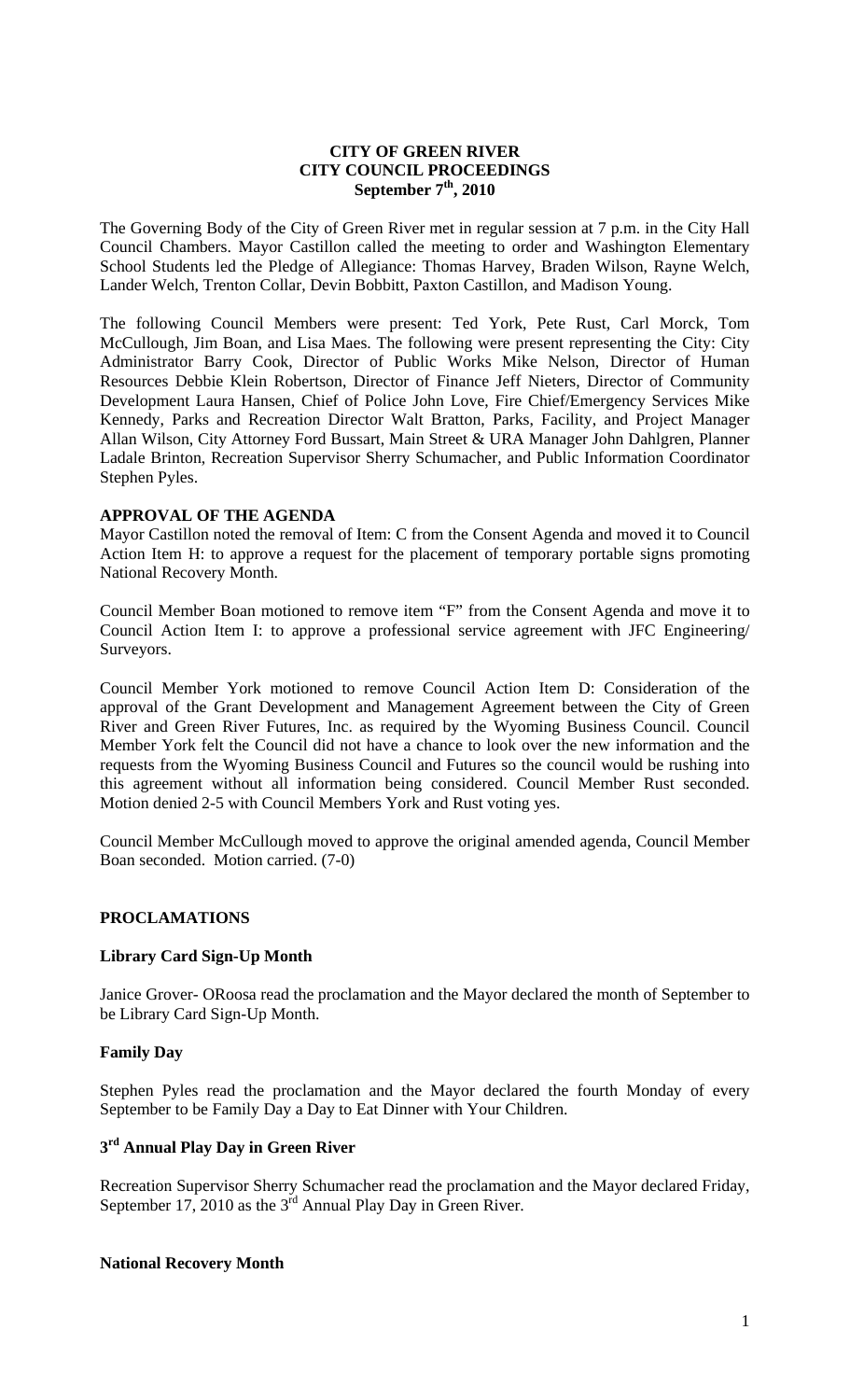Lena Warren, Public Relation Specialist for Southwest Counseling Service along with Jentry Cranford, and Sarah Haugen read the proclamation and the Mayor declared September to be National Alcohol and Prescription Drug Addiction Recovery Month.

#### **ORDINANCES**

#### **1st Reading:**

### **An Ordinance creating Section 19-60 through 19-63 of the Green River Code of Ordinances, City of Green River, State of Wyoming, concerning the use and operation of vehicles in City Parks.**

Council Member McCullough moved to approve the ordinance on 1st reading. Council Member Morck seconded.

At the request of Council Member McCullough Mr. Cook explained that Section 19-60 sets the City's park hours of operation at 5:00 am to 12 midnight and no one will be able to be in the park between the hours of 12:00 midnight to 5:00 am unless permission has been authorized. Section 2 prohibits the use of motorized vehicles within the parks unless licensed, or on designated roadways or parking places. Section 19-62 restricts pedestrian vehicles to pathways or walkways. Section 19-63 all firearms and archery devices should be used at appropriate areas and no other place.

Council Member McCullough asked for the Police Chief's input on this. Chief Love replied since they are already being enforced he does not see any changes in the operations of the police department. Motion carried. (7-0)

#### **RESOLUTIONS**

**R10-76: A resolution for the governing body of the city of Green River, Wyoming, to approve an increase expenditure authority in the General Fund for the Building Maintenance Account in the Parks and Recreation Department in the amount of \$40,000.**

Council Member Morck moved to approve the resolution. Council Member Rust seconded.

Council Member Boan asked for an explanation on why the funds are being taken out of the Risk Management Fund. Mr. Cook replied that during the budget meeting Council Member Maes requested there be a carryover of \$51,000 to the new years' budget for any building maintenance issues that might come up and it was not done. The Risk Management Fund is being used when additional funding is requested by the council. Motion carried (6-1) with Council Member Boan voting no.

#### **R10-77: A resolution for the governing body of the City of Green River, Wyoming, to approve an increase in expenditure authority in the Capitol Projects Fund for the replacement of the cooling system in the Recreation Center Building in the amount of \$190,000.**

Council Member Maes moved to approve the resolution. Council Member McCullough seconded.

Park, Facility, and Project Manager Allan Wilson came up to explain. The cooling system had many issues they have had to fix, and it does not work at all right now. The cooling system is not the size that is needed to cool the building. This machine needs to be upgraded to a bigger and more efficient system. There will be some unforeseen issues that will come up with the 25 year old building.

Council Member McCullough asked Mr. Wilson what else he sees that may come up later that will need to be fixed, and Mr. Wilson said the lighting system needs to be upgraded, and other than that, he does not see anything that needs to be done.

Council Member Boan asked for some clarifications on the price, and if there will be more costs added later. Mr. Wilson told him the \$190,000 is with everything that is needed except the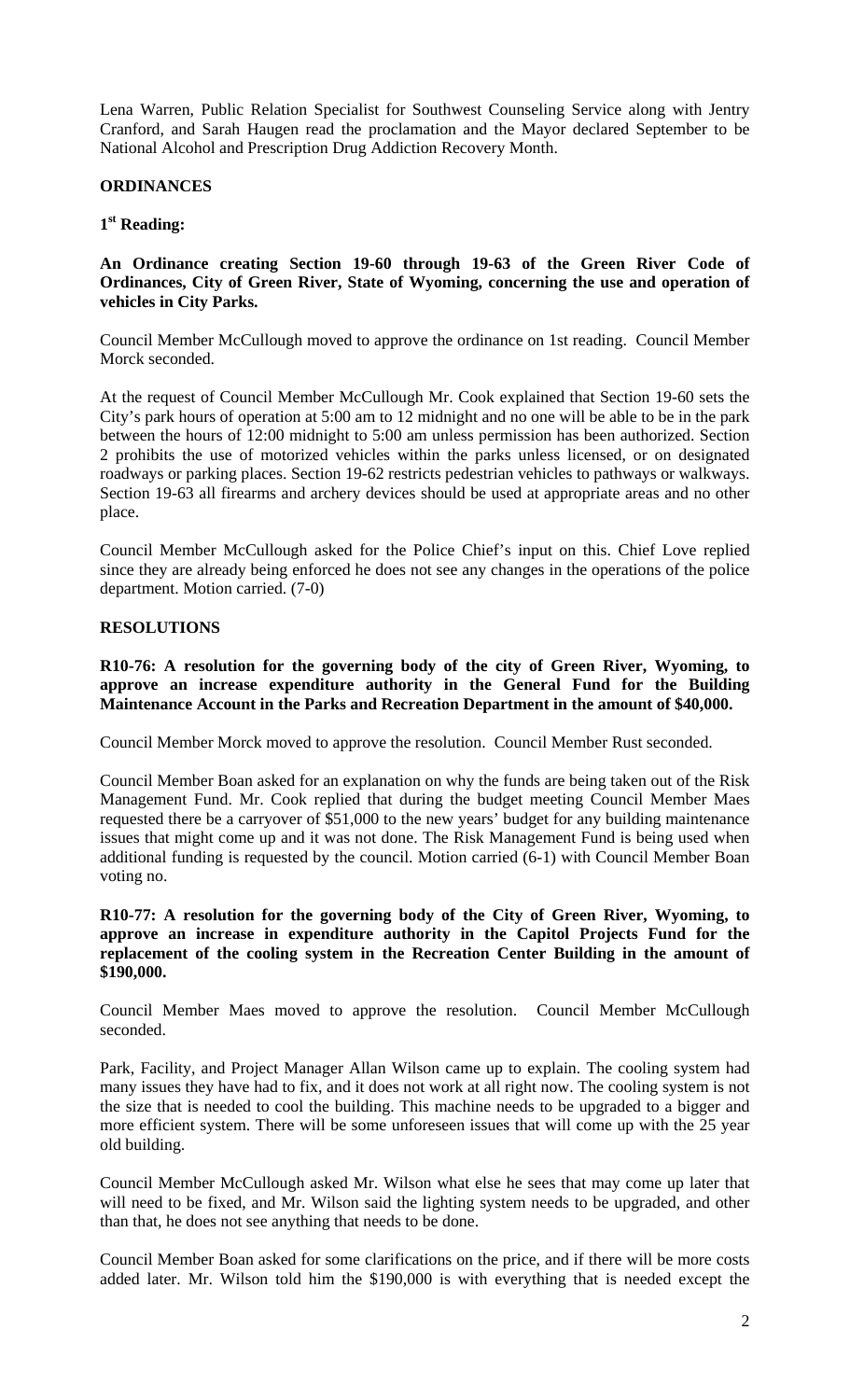unknown items they may come across while the upgrade is being done. Council Member Boan stated this is the worst budget they've had in years, and this is not a good time to be looking for more money. Mr. Wilson said they could wait until June to do the project, but then the cost will be higher and the Recreation Center will not have air conditioning when it is needed most.

Council Member Rust stated the council should not blame the staff on resolutions they bring to Council. It is the council's decision to vote yes or no on the motions.

Council Member Maes said this needs to be done right away. The Recreation Center is not being cooled at this time, and she had some complaints from people who will not go back because Of the heat. She asked Mr. Cook if this money can be replaced with the sixth penny monies that the City has coming. Mr. Cook replied they are still not sure what amount will be coming to the city, but yes, this is money that could be replaced if the council chooses.

Mr. Cook stated there will be a workshop in October to discuss the  $6<sup>th</sup>$  Penny Tax, and hopefully, they will have a better understanding on the amount the city will be getting. Motion carried. (7-0)

## **R10-78: A resolution authorizing and directing the governing body of the City of Green River, Wyoming to accept a drainage easement from Western Wyoming Community College.**

Council Member York moved to approve the resolution pending legal review. Council Member Morck seconded.

Mr. Bussart stated that the legal review has already occurred so if they choose to they can approve the resolution as it stands.

Council Member York then amended his motion to approve the resolution. Motion carried. (7-0)

# **COUNCIL ACTION ITEMS**

### **Contract for Recreation Center Cooling System Design for \$40,000**

Council Member York moved to approve the contract with the Ballard Group to design and bid out the replacement of the cooling system in the Recreation Center Building in the amount of \$40,000. Council Member Maes seconded.

Council Member McCullough asked Mr. Wilson if this \$40,000 is going to come from the \$190,000 that was asked for earlier. Mr. Wilson said yes this was part of the total cost.

Council Member Boan asked if it was normal to have the cost for the design and bid to be a quarter of the total cost. Mr. Wilson replied that it is normal because they are going to have an engineer do the design for the project. Motion carried. (7-0)

### **Appointments to Main Street Board**

Council Member Morck moved to confirm the Mayor's appointments to the Main Street Board of Mark Peterson, Edward Williams, and Micheal Brown for a three-year term and the appointment of Sheridan Norberg for a one-year term. Council Member McCullough seconded. Motion carried. (7-0)

### **Catering Permit**

Council Member Maes moved to issue a catering permit to the Santa Fe Southwest Grill to cater the OCI Awards Banquet on September 17, 2010 from 6:00 pm to Midnight at the Island Pavilion. Council Member Morck seconded.

Mr. Bussart wanted to have the council aware that the City of Rock Springs' Council also needed to approve the permit; because the Santa Fe Southwest Grill has a Rock Springs License. So the motion should state it is approved subject to the approval from the Council in Rock Springs.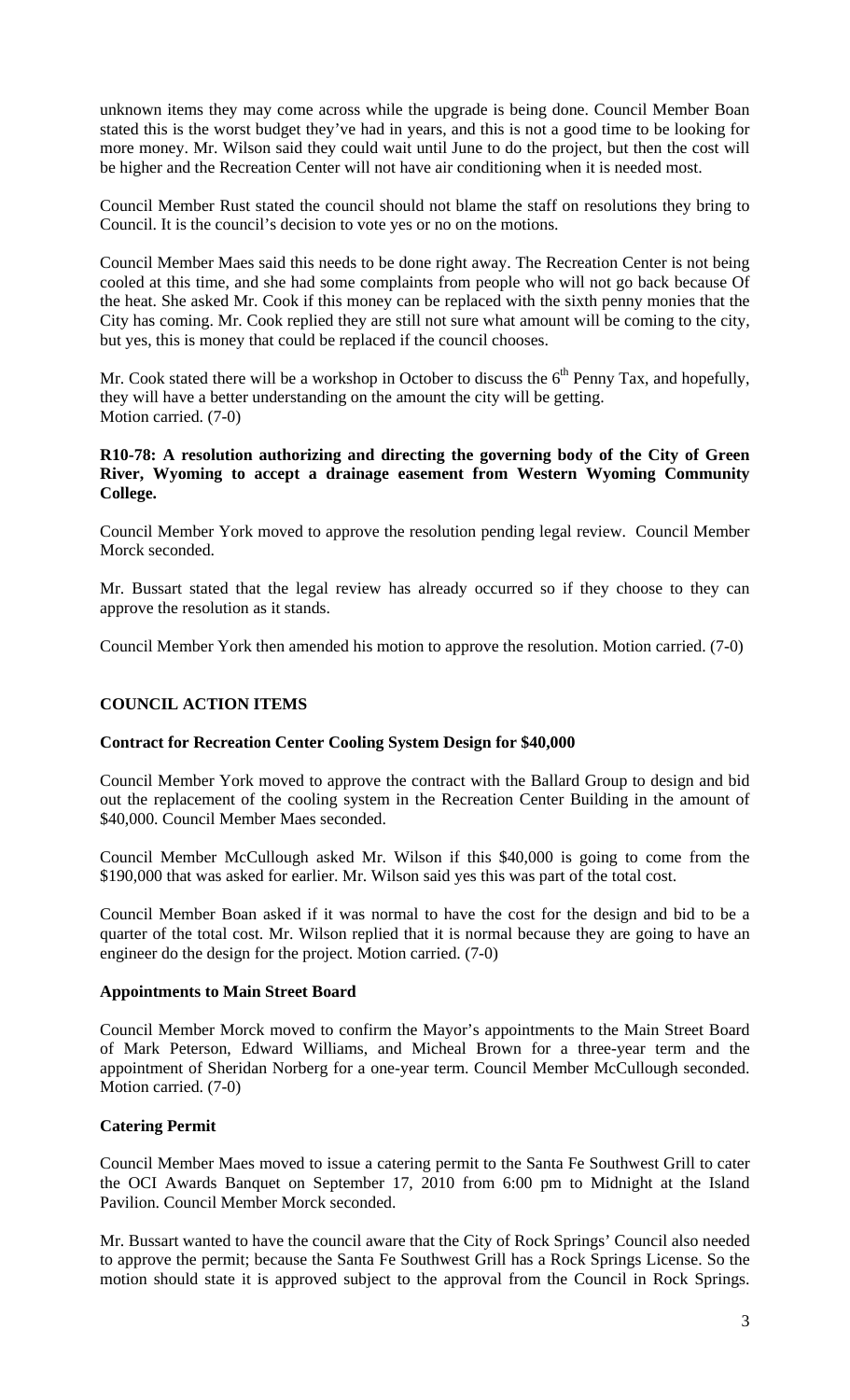Council Member Maes replied the request for the catering permit stated they had sent a letter to the Rock Springs City Council for approval.

She then amended her motion to approve the permit subject to the approval the council in Rock Springs. Motion carried (6-1) with Council Member York voting no.

#### **Grant Development and Management Agreement for the Tomahawk.**

Council Member Morck moved to approve the Grant Development and Management Agreement between the City of Green River and Green River Futures, Inc. as required by the Wyoming Business Council. Council Member Boan seconded.

Council Member York moved to table until the council had time to go over all the information that had been received from Futures and the Wyoming Business Council. He also pointed out this would not have been an issue if the council had approved the \$120,000 for Futures, which is only \$20,000 more than the \$100,000 the city budgeted for the property management.

Mr. Bussart informed the council the agreement was drafted with himself, three members of Futures, the Mayor, Council Member McCullough, and Mr. Cook. All parties were included in the drafting of this agreement.

The Mayor stated Council Members York, and Rust asked him to step in and be a part of the drafting since they were on the Futures board. He also said the Wyoming Business Council grant funding would not be awarded until there was an agreement between the City and Futures.

Mr. Bussart felt the grant will not be awarded if the City and Futures did not come up with the agreement soon.

Council Member York said the City did not want to compete with the private sector, but will be with this agreement.

Council Member Boan noted Futures did write the grant on behalf of the City and the money will be given to the City of Green River. It is just like the parking lot grant that SWEDA did on behalf of the City. It is money that the city will be in charge of to use for what is stated in the grant and nothing else.

Council Member McCullough also stated that both parties need to come up with an agreement. His problem is there are issues he is being asked about from business owners over Futures and the building, and he is not able to inform the business owners since the city has not been in charge of all the items with the Tomahawk building. This is the cities right to take the lead on this and he feels that both parties can work together. If there are any changes that need to be looked into, and then added, it can be done later.

Council Member Boan replied this needs to be done as soon as possible because no one knows how long the Wyoming Business Council is going to hold the grant.

Mr. Bussart said there was no deadline, but he also agrees that the council and Futures need to come up with an agreement soon so the grant does not go away.

Council Member York reminded the council to keep in mind the issues the Wyoming Business Council has. He feels they should hold off on the approval of the agreement until council can go over everything.

Council Member Maes asked if the council passed the agreement tonight, would they be allowed to make changes later without any issues from the Wyoming Business Council. Mr. Bussart stated the agreement does not have to be considered complete until both parties come to an agreement, so it should not be a problem for them to do so.

Motion carried (5-2) with Council Members York and Rust voting no.

### **Traffic Committee Recommendation.**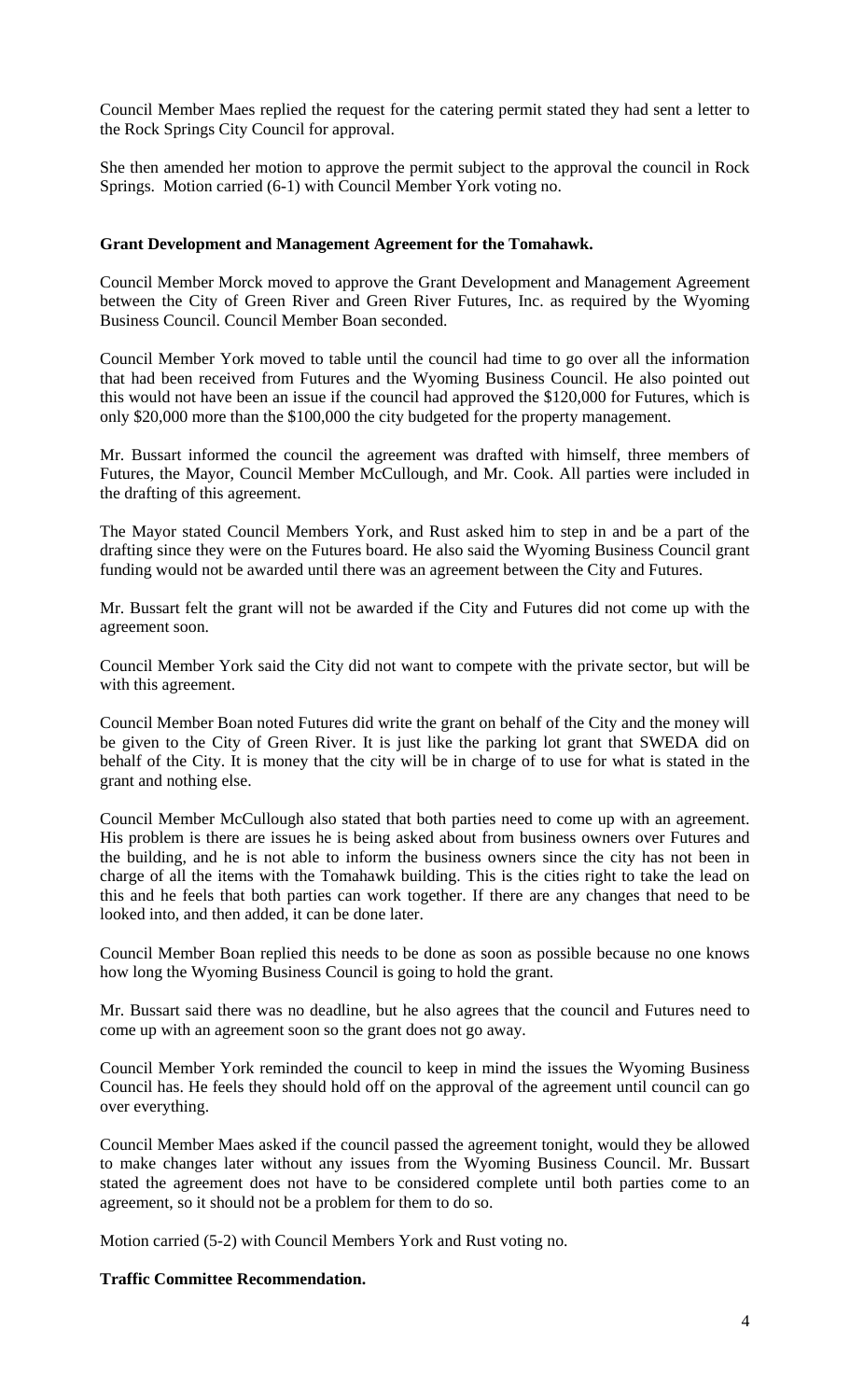Council Member Morck moved to approve the recommendation of the Traffic Committee for no stop signs on the cross streets intersecting Iowa Avenue. Council Member Boan seconded.

Mr. Cook stated there was a request to put stop signs at West Virginia, Virginia, and South Carolina where they intersect to Iowa because of speeding. The recommendation from the Traffic Committee is not to place the stop signs because this would make Iowa a through street which would increase the speeding. The police will be increasing the patrols of this area to help with this problem. Motion carried. (7-0)

### **Bus Shelter on Railroad Avenue**

Council Member McCullough moved to approve the request from STAR Transit to allow the installation of a bus shelter in the Railroad Avenue parking lot. Council Member Morck seconded.

Council Member McCullough asked for more information on the possibility of the Union Pacific Railroad building a depot there. Mr. Cook replied he had spoken to the owner of the land, and they granted permission to build a shelter. Mr. Cook said the Union Pacific Railroad is currently looking into building another depot, but the shelter will not be affected. Motion carried. (7-0)

## **Pedestrian Viaduct Project Change Order**

Council Member Morck moved to approve Change Order #2 with DeBernadi Construction in the amount of \$9,700. Council Member Boan seconded.

Council Member Boan requested more information on why there is a change order, and why it was not figured in. Mr. Wilson stated the change order was needed to bring the viaduct up to ADA code compliance. Motion carried. (7-0)

## **National Recovery Month Signs**

Council Member Maes moved to approve the placement of temporary portable signs promoting National Recovery Month to be placed at City Hall and along Uinta Drive, on Tuesdays, during the month of September 2010. Council Member McCullough seconded. Motion carried. (7-0)

### **Utility Storage Building Design and Geotechnical Investigation**

Council Member York moved to approve the professional service agreement with JFC Engineering/ Surveyors for the geotechnical investigation and foundation design for the Utility storage building in the amount of \$7,200. Council Member Boan seconded.

Council Member Boan questioned the need for services. Mr. Nelson stated there was a design already done for a building the Parks Department had planned to put at Stratton Myers Park, but since they are putting it at a different location, and since the water is three feet below surface, they needed to make changes to the design of the foundation. Council Member Boan asked why the building needed to be so much larger then what is being used to store everything currently. Mr. Nelson said the plans were already done for the Parks Department so in order to move quickly, they wanted to use these plans instead of having to start with a brand new design.

Council Member Maes stated there is always a need for storage, so she is glad they used the money wisely and went with the plans they already had. Motion carried. (7-0)

# **CONSENT AGENDA**

Council Member York moved to approve the following consent agenda items. Council Member McCullough seconded. Motion carried. (7-0)

- A lease agreement with Jessie Bloomer for horse corral #113.
- A lease agreement with Kay Herron for horse corral #54.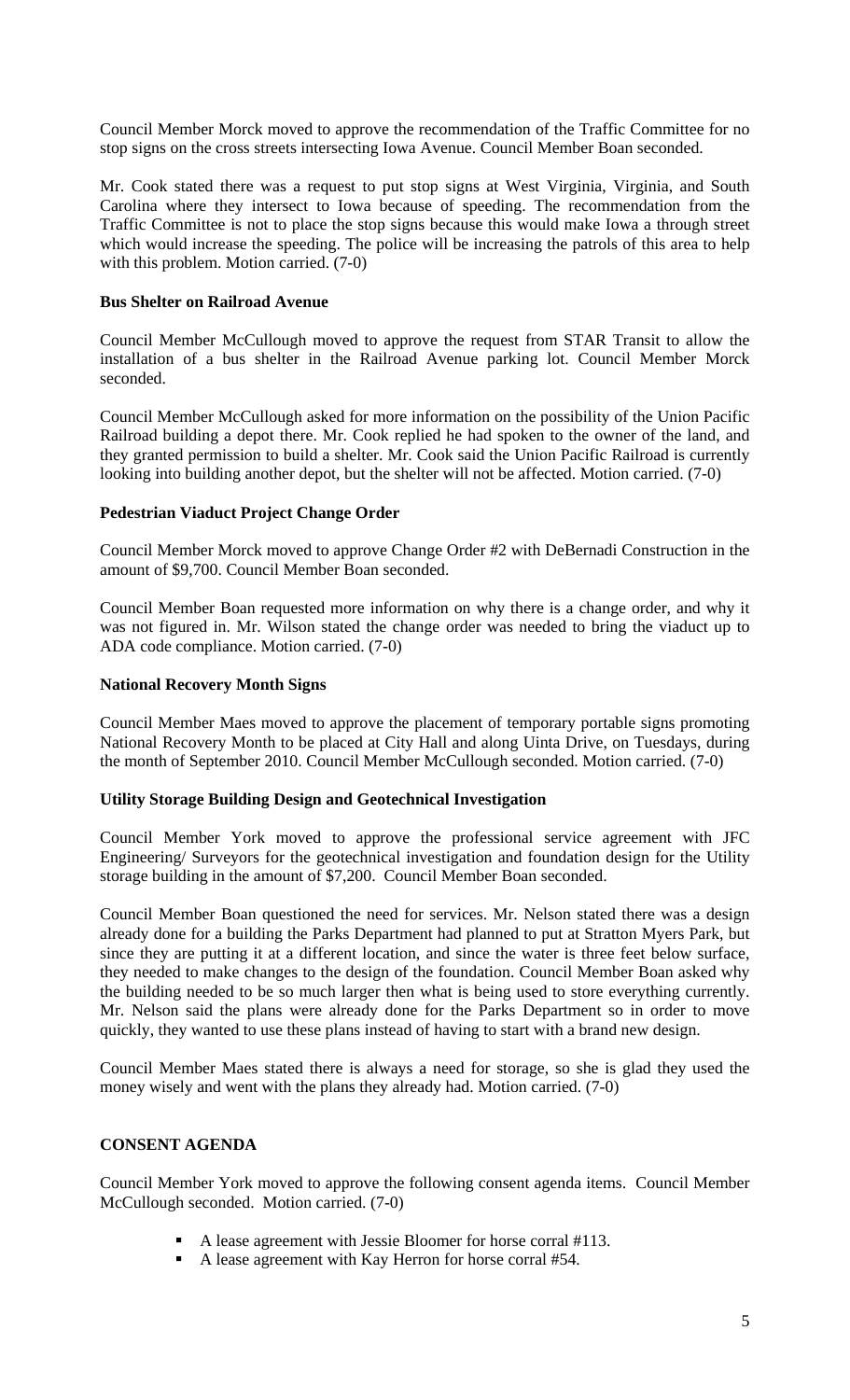- Support to the Green River High School Athletic Club in the amount of \$550.00 for a new city banner.
- A request to change the regular scheduled City Council meeting from Tuesday, November  $2<sup>nd</sup>$  to Monday, November  $1<sup>st</sup>$ , 2010 due to the November General Election.
- Change Order #2 to Jackman Construction for the Green River Southside Water System Improvements in the amount of \$2,200.
- **Minutes for: August 16, 2010**
- Financial Reports and Payment of Bills: Prepaid Invoices =  $$214,824.26$  Outstanding Invoices =  $$1,537,374.10$ Pre-authorization Payments =  $$780,000.00$  Payroll Expenditures =  $$760,138.20$

### **CITY ADMINISTRATOR'S REPORT**

Mr. Cook said that during the months of March – June 2010 crime was down by 31% for the second quarter of the year. He also said there have been questions on the situation with the trees within the City. He wants the citizens to be aware that the city is trying to treat some trees and there will be some removed, but we are trying to do our best to save as many as we can.

He has some items that need to be on future workshops: When streets are improved the city puts in high back curbs for the drainage of the streets. Homeowners are putting concrete in the gutter to make it easier to enter their driveways. They are also asking for more than one driveway entrance to be installed. The Streets Department is trying to remove the blocks in the gutters and it is becoming an issue. He would like to have council's direction on the issue. He also sent out a memorandum for upcoming workshops, if the council would like to change anything, let him know.

He asked Mr. Wilson to give council an update on the Energy Grant. Mr. Wilson stated the council had authorized the return of the grant funding, but the next day they received calls of interest from two companies that came in and went through city buildings. The City will be receiving the grant back since the City sent another letter requesting the \$50,000 grant be awarded for energy improvements.

### **CITY ATTORNEY'S REPORT**

Mr. Bussart had nothing to report.

### **MAYOR AND COUNCIL REPORTS**

Council Member Morck had nothing to report.

Council Member McCullough said it was a good thing for the council to approve the agreement between the City and Futures. There is a time frame where an agreement needs to come together and he would be willing to meet with Futures at anytime. He was happy to see council members at the Art on the Green and the River Festival. He felt it went well.

Council Member Boan said the Main Street meeting had a great turn out. While there, he heard an interesting point about the library being a great place for tourists to get local information. He encourages the businesses to go to the library and give them their information so it can be passed to tourists. He also wanted to make it clear that at no time was he trying to say that it was the fault of the workers that asked for money, but that it is not the best time with the money shortage within the City. He also thinks the energy grant and improvement is great, and thanked Mr. Wilson for getting the grant back.

Council Member Maes was hoping Michelle Hostettler, from SWEDA, would give an update on the site locator that came in. He looked at the whole county and mentioned the importance of tourism, festivals, and events. She also attended the Main Street meeting and thought there were a lot of good points brought up. She had a question on the traffic controls that are in the Mesa where the roads come out on Shoshone. There is no yellow line by the corner and people are parking right out into the street. She asked why there is heavy equipment on the hillside. Mr. Cook stated it is owned by Union Pacific Railroad and they are cleaning up the area. She